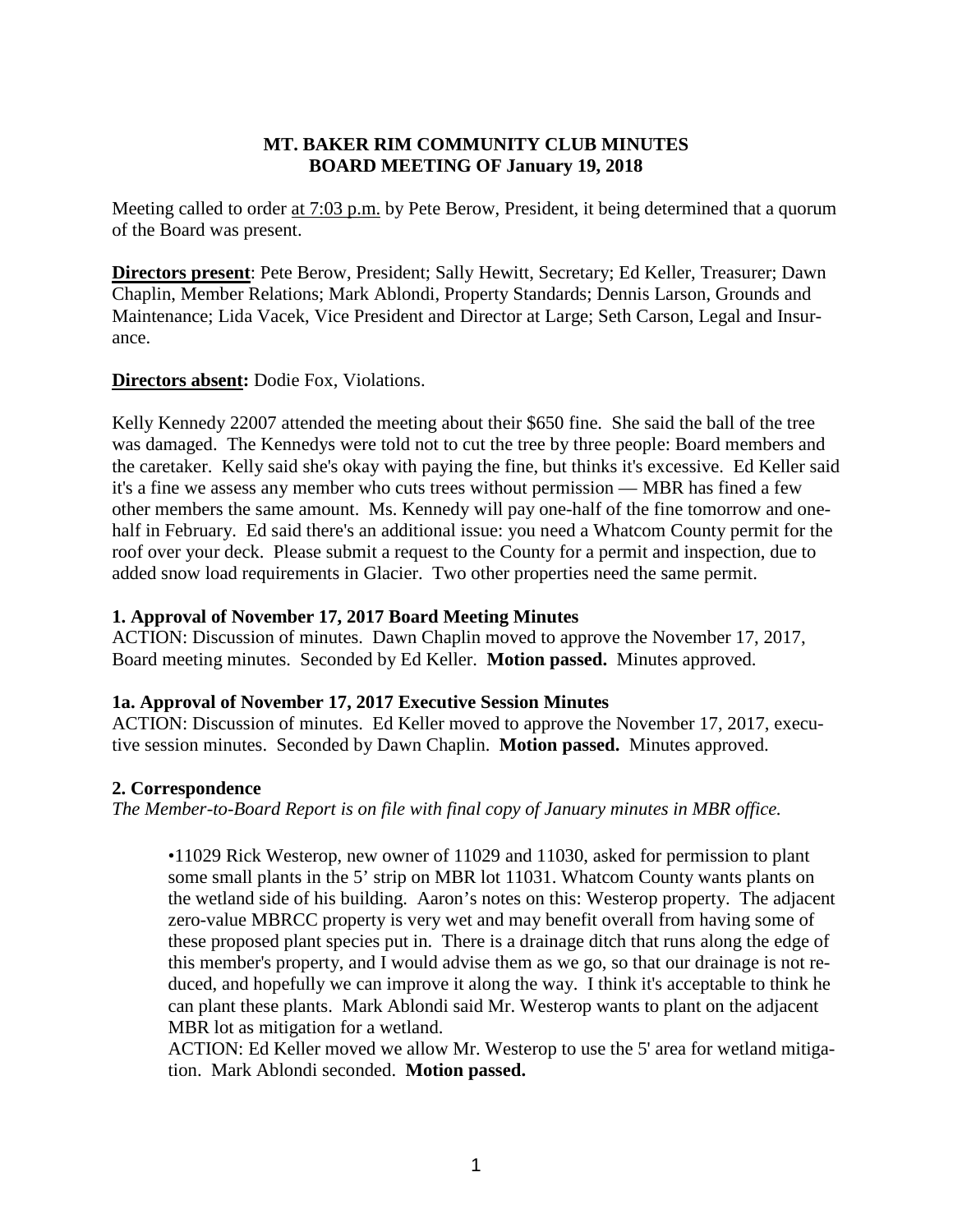•A couple who hasn't purchased a lot here yet would like to build a Quonset-hut cabin in MBR — they sent a photo to Aaron and Mark. Aaron's notes on this: Mark Ablondi seems to know these buildings. I think it's possible for one to blend in okay, but the roof part that makes it a Quonset hut is quite gaudy. This is up to the Board to decide. It's possible they weather better than the ones Mark is used to if they're not near the ocean, but possibly not. Mark said he told them it's unlikely they will receive permission. We can't accept it now before they purchase a lot. Seth Carson: would it pass our rules and regulations? Ed Keller said we can change our Property Standards document to include an architectural decision. Dawn Chaplin said the Board needs to protect our standards here. Mark Ablondi will continue to communicate with this couple via email.

•19003 Ed Keller and Walt Richards - Request to send 30-day compliance request to Craig and Angela Witzel 19002 to replace all exterior spotlights with motion sensors and exterior wall lights to be turned off when no one is home. Ed Keller: the owners have not spent a night there for over 3 years. Directional spotlights are on day and night -- they need to be on motion sensors. Letter already sent out.

•22001 Jennifer Griffith - Additional gate card request for brother; currently has 4 active cards. Pete Berow said he thought we need name and vehicle information when we give out extra gate cards. The office asks for that information before handing out new cards. ACTION: Mark Ablondi moved we give her the extra gate card. Ed Keller seconded. **Motion passed.**

•13006 Rick Reimers - Additional gate card request for family member; currently has 4 active cards.

ACTION: Dawn Chaplin moved we give him the extra gate card. Mark Ablondi seconded. **Motion passed.**

•19038 Bryan Zemp - Trailer at cabin will be removed by end of December. It's gone as of 1/18/18. No action required.

•11071 Dusty Norman/Julie Brown - Request to remove trees (marked by Kurt at Whatcom Tree Co.), includes large hemlock. Mark Ablondi: we approved Dec. 15.

•15008 Victoria Klees - Additional gate card request for family member; currently has 4 active cards.

ACTION: Dawn Chaplin moved we give her the extra gate card. Mark Ablondi seconded. **Motion passed.**

•Barbara Wesser Ingram would like to rent the clubhouse on June 18, 2018, for 40-50 guests (contacted office via website). She's not on our member list. Christy emailed Ms. Ingram back to ask if she has relatives in MBR. Seth Carson said if Ms. Wesser is a nonmember, Christy can deny the request.

#### **3. Directors**' **Reports**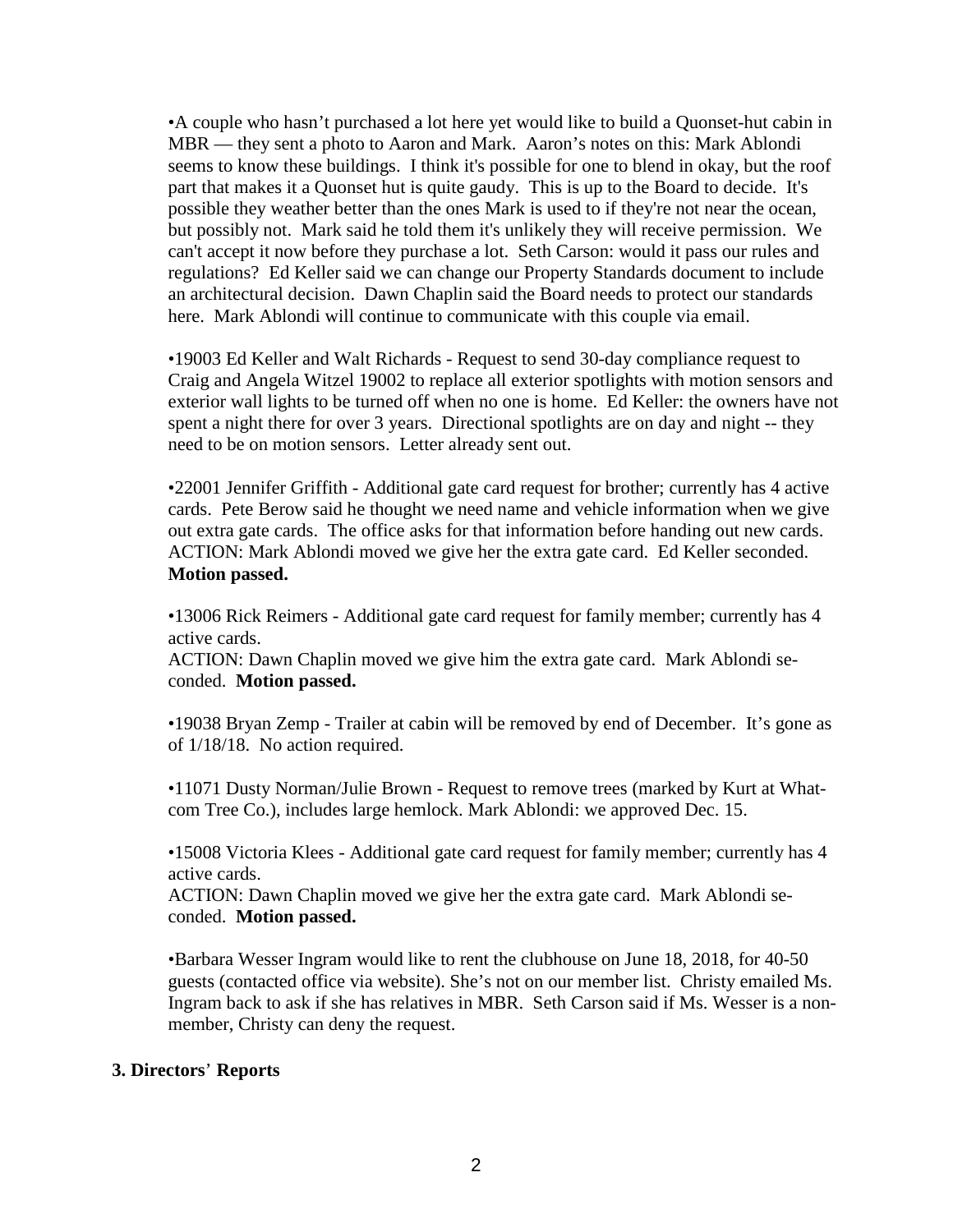*Directors reports as submitted are on file with the January minutes. Additional comments are recorded here:*

#### a. President

I hope everyone had a wonderful Christmas holiday. Time to get back to the business of the Rim. At the meeting I plan on discussing more areas of our bylaws that need attention. At our last meeting in November, I handed out sections of the bylaws that I would like deleted simply because we don't do business like that anymore, but still retain the option to use committees if we deem it necessary. This meeting we are going to cover several sections that need to be moved to the Property Standards section and some that need to be moved to a new violations section. Last year we talked about rewriting the Property Standards Section. Our Property Standards Director agreed to take on this project.

I have been in touch with the Whatcom County development department and have given them the three addresses that I would like the code inspector to look at. I was told that they are busy at the present time, but the code inspector will contact me and schedule a trip to MBR.

## b. Secretary

Angela and Christy prepared a checklist for AGM preparations, which is comprehensive and will be quite helpful. We just need to select a date for this year's AGM (June 9?). Angela has created a new proxy form that will fit in a window envelope so they don't have to worry about printing mailing address labels. Christy and I talked about the February edition of Baker Bits — she'll send me a copy to proofread on Thursday, Feb. 1, and she'll upload it to the website on Friday, Feb. 2. Angela and Christy are both doing excellent work in the office.

We need to think about an AGM Committee (we had three members, not including me, last year) and also it's time to think about the President's Letter to be included in the AGM packet. We usually review the President's Letter during the March meeting. Dawn said she's interested in doing a barbecue dinner instead of the El Agave food truck, so we'll take a vote during the January meeting. (We decided to vote on this item at the February meeting.)

## c. Treasurer

## Ed Keller reported:

Total revenue of \$318,096.66 is an increase of \$12,757.66 over our 2017 planned projections and more than \$6,500 more than our 2016 revenue. This is mostly from a better than expected Rental Fee Income (\$17,030.00), Transfer Fees (\$3,525.00), Interest Income (\$3,256.42) and other better than expected revenue. The 2018 budget will be revised to show changes in expected revenue and include the member-approved addition of reserve funds in the amount of \$25.00 per dues-paying lot that will total just under \$1,100.00 for 2018.

Administration expenses were slightly higher than budgeted: added accounting costs for a onetime tax review of past taxes, an additional fee for depreciation calculations and the handling of an IRS request for a 2015 tax filing complication. There were increased credit card expenses as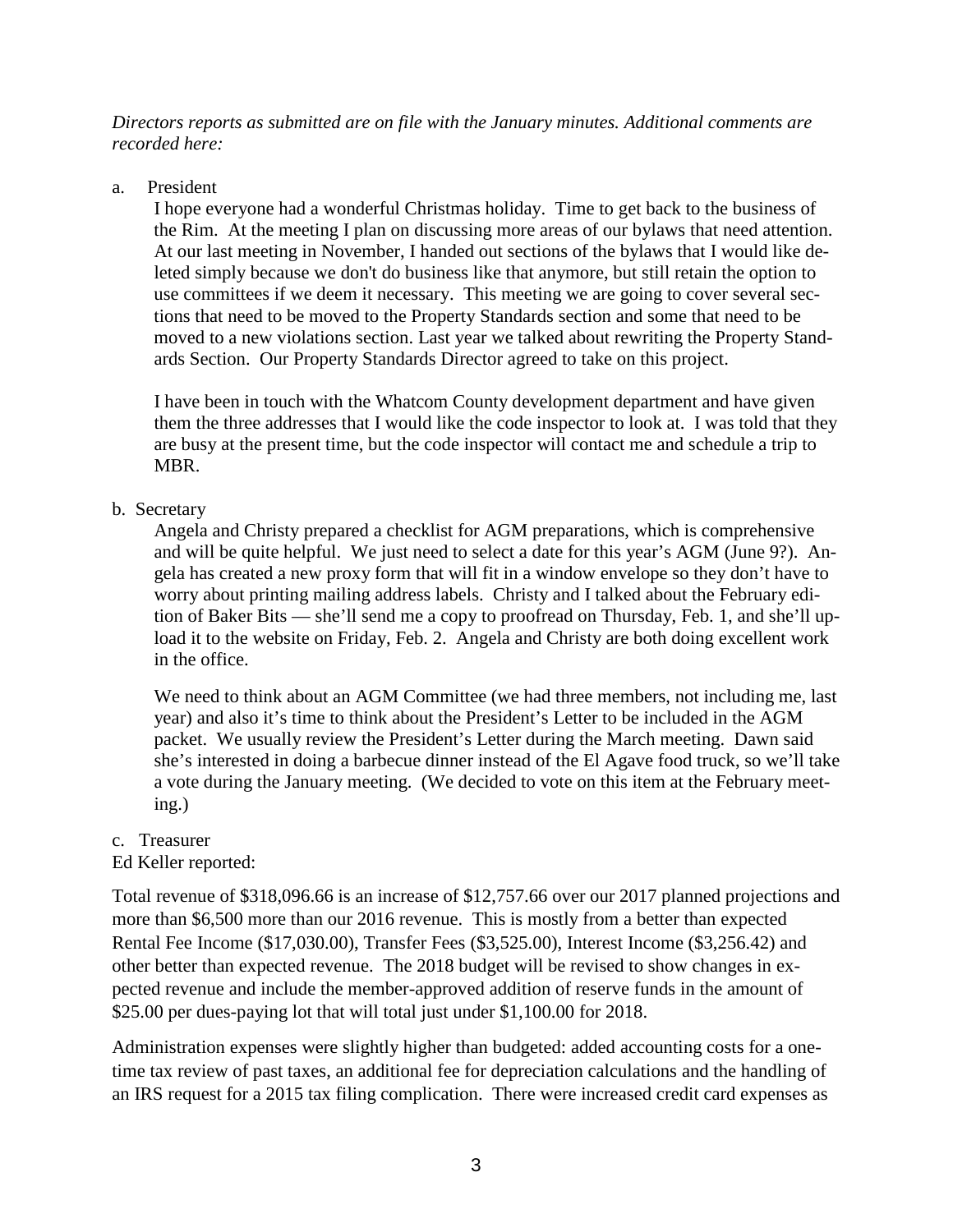more members use credit cards to pay their dues and fees. Increased gate card costs were offset by increased gate card purchases and increased filing fees were covered by lien fees paid for by the members involved. There will be minor revisions to the 2018 budget to cover these costs in 2018.

Maintenance and repair totals were well below budget. The additional expenses for the gatehouse included the installation of a drop slot and the replacement of a broken window. Also, the purchase of a used washer and dryer that was approved mid-year but not in the original budget. Higher expenses for grounds & maintenance were easily offset by lower-than-budgeted road improvement costs and unspent funds budgeted for other areas. The lower expense for the clubhouse were due to lower-than-expected costs for the needed septic service. Additional cost for septic service will again be needed in the 2019 budget.

Supplies were slightly higher than budgeted with pool supplies higher than anticipated due to pool furniture of over \$2,000.00 and additional tools were purchased for the siding installation on the clubhouse exterior. These tools will be used to complete this project and others over the next few years. Pool chemicals and other requirements have not drastically increased and the 2018 budget is adjusted to reflect these lower costs.

Taxes were slightly higher than budgeted due to my error in calculating the proper percentages for staff payroll taxes, both state and federal. The 2018 budget will be revised to cover the correct tax amounts. New tax rate percentages have not yet been set by the federal government and the new tax plan is expected to change some of these costs. The change is not expected to be significant in our budget.

Utilities were below budget with only a small increase in garbage costs that was easily off-set by lower costs in other utilities. Our 2017 propane was \$1,500.00 higher than 2016, but well below our 5-year average of \$9,000.00 that is used for our budget (our 2014 propane bill was \$14,000.00).

Vehicle fuel was slightly higher than budgeted and will be adjusted in our 2018 budget. I expect fuel prices to increase again this summer adding to our costs. Salary and wage expenses were slightly higher than budgeted due to changes and additions to our staff mid-year. The overage is easily off-set by our increased revenue and the 2018 budget will be revised to reflect the new wage and benefit agreements that were approved and signed to take effect January 1, 2018.

Over all expenses were \$1,615.43 over our total budget for 2017 and easily off-set by the over \$12,000.00 of increased revenue.

Capital Expenditures were under the budgeted \$82,000.00 as all projects were completed under budget and the sauna that was not expected to be done in 2017 was over budget. Bottom line is even with the sauna, our total 2017 expenditures were \$72,263.62.

2018 projects will be reviewed in January and February and decided upon so a new 5-year reserve plan can be ready for the June 2018 AGM.

## **Proposal for Transfer of 2018 Funds into a new First Federal Money Market account:**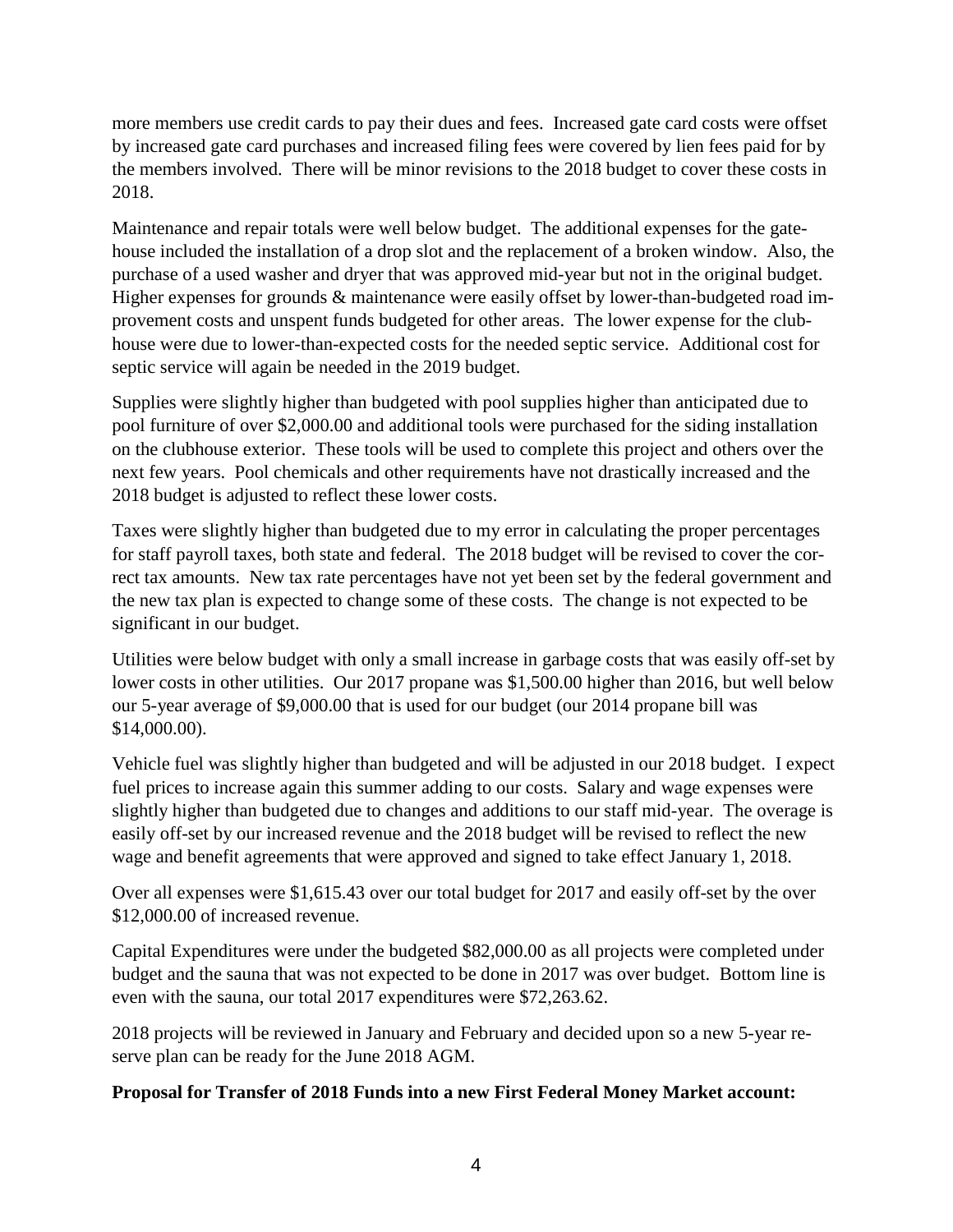Our current First Federal Money Market account is now earning .75%. For 11 months of 2017 it was earning a full 1% that expired in November.

First Federal is again offering a new 12-month rate of 1% if new funds are deposited into a new Money Market account.

Yes, it would seem like we could just keep our existing account and deposit the new funds there, but the bank's rules require a new account be set up and that means a new signature card. First Federal will again provide MBRCC with a supply of no-cost checks to use for the new account.

If we open the new account by depositing the \$42,000.00 from our general funds into this account and then transfer our old account into the new account it will give us an additional minimum of \$375.00 in earned interest in the next 12 months. Total interest on these funds for 2018 would be about \$1,500.00 if we do this. We are still earning on our CDs, which is not included in this \$1,500.00.

We have already taken in over \$70,000.00 of our 2018 revenue at the end of December 2017, and that is slightly higher than 2016 at the end of December. We can afford to transfer the funds now and take advantage of the higher interest offer without and worry of not having enough cash on hand for all operations.

First Federal will allow me to bring all of the necessary forms here for the January meeting for signatures to make it easy for all signers.

- d. Legal and Insurance
- Seth reported:

I took a meeting with Beth Kelsey at Brown and Brown to review all insurance coverages for suitability. Reviewed both the Commercial Auto policies and Building policies. Beth and I are conducting replacement calculators for the 4 structures we insure (Clubhouse, Swimming Pool, Garage, and Caretaker's Dwelling) for accuracy and will have that report to circulate to the Board for Friday's meeting.

Additionally we are reviewing the scheduled equipment inventory we have on the policy to make sure it is current — I forwarded that list to Aaron to cross-index for accuracy. Our review turned up over 30 items that were not listed on the policy, and 11 items that need to be removed. I will secure pricing from Beth at SSK to add and the net cost after removing the old items. I will hold off making any changes to the schedule of items until the Board meeting to get feedback.

Auto accident 12/20/2017 at 11052 Mission Lane: Aaron had the unfortunate luck of backing into a vehicle. We have been in touch with the claimant's company (USAA) and our own insurance company. Estimate has not arrived yet for damages, but should be a pretty straightforward claim between the two companies. Communication so far has been that USAA would be taking the claim, and then subrogating against ours.

#### e. Grounds and Maintenance

Nothing major to report. Aaron has been getting bids for some projects. Aaron and Ken have been working a number of minor maintenance projects.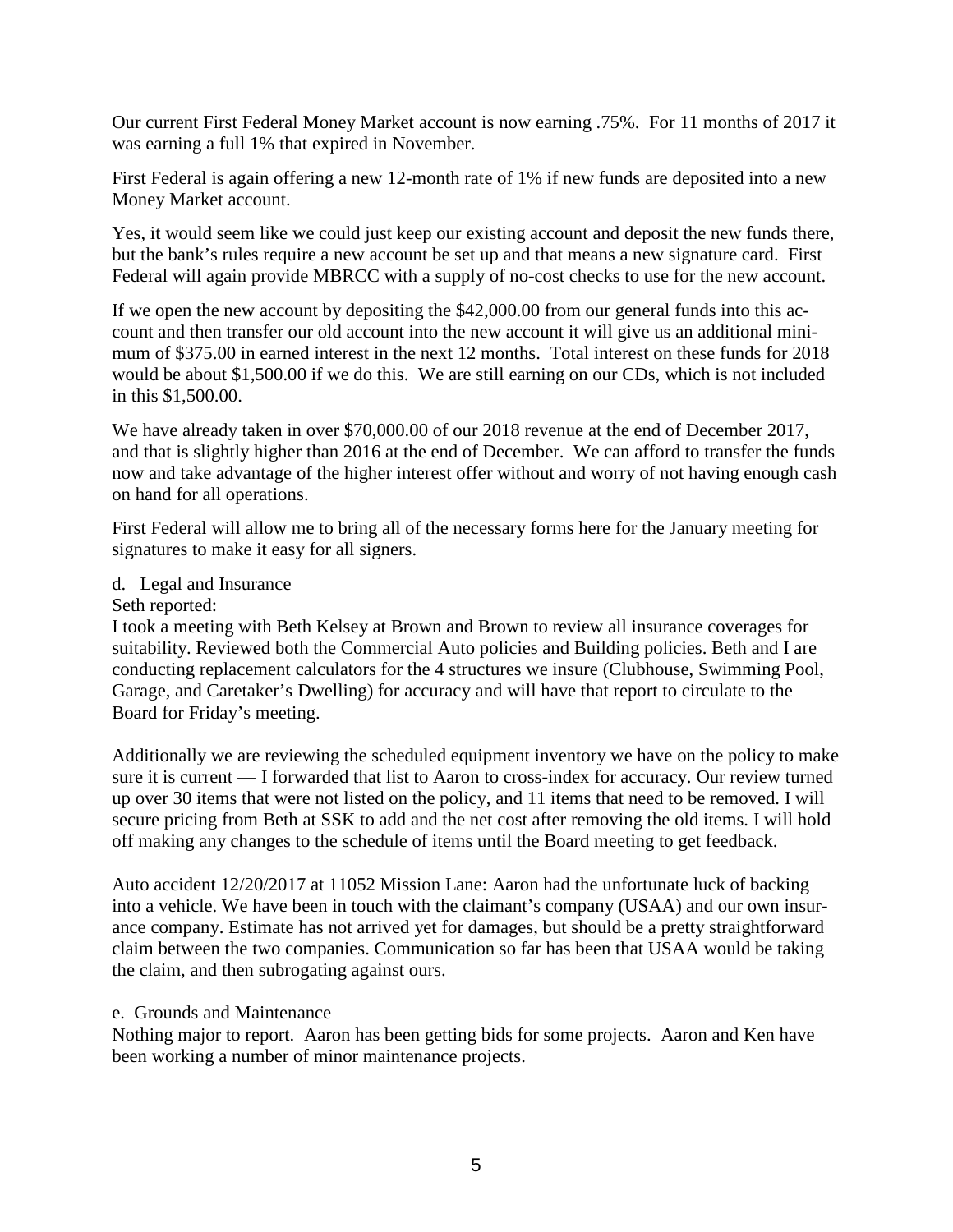g. Violations

22007 Kennedy: \$650 fine for removal of tree. Follow up letter requesting payment sent in November. Ms. Kennedy approached a Board member around Thanksgiving and said she or Mr. Kennedy would come to the January meeting to talk to the Board and bring a check for the fine.

14061 Adolf: Fined for failure to submit proper rental forms. Appealed fine, appeal was denied, and fines were paid.

11085 Janko: Fined for illegal dumping of microwave 12/15/17.

13007 Carroll: Fined for failure to submit proper rental forms. Carroll has been fined before for the same offense so they are fully aware of the requirements. The maximum fine of \$650 was issued 12/15/17.

17042 Lehew: Suspected of renting without submitting proper forms. Warning letter was sent explaining the Rim's rental policies and requirements, key requirements, and fine policies 12/9/17.

12004 Nichols: Suspected of renting without submitting proper forms. Angela found their property listed on VRBO. Warning letter was sent explaining the Rim's rental policies and requirements, key requirements, and fine policies 12/9/17.

12006 Hughes: Fine letter sent regarding 12/17/17 gate break/card reader broken. The \$200 fine reflects a \$100 fine for "running the gate" and \$100 for 4 hours of labor at \$25 per hour. MBR has a video of the incident.

11017 Sorrells: Fine letter sent regarding gate break. The \$100 fine is for "running the gate".

h. Member Relations No report.

i. Director-at-Large No report.

## **4. Unfinished Business**

a. Removing obsolete rhetoric from our documents — Pete Berow handed out MBR documents that have obsolete language. Some items in Property Standards Committee definition should be moved to Property Standards procedure. Article VI is missing job descriptions of a few Board positions. Pete wants a synopsis of our job descriptions. Deadline: Feb. 16, we need clean first draft to hand out at meeting. Pete: the goal is to get this done, finalized, and approved at the AGM.

b. Approve changed wording re: ingress, egress in Roads section of Covenants — Pete Berow. Dodie Fox would like to go on record in the January Board meeting minutes as being for the proposed change in gate access verbiage. Ed Keller passed the document around for people to read.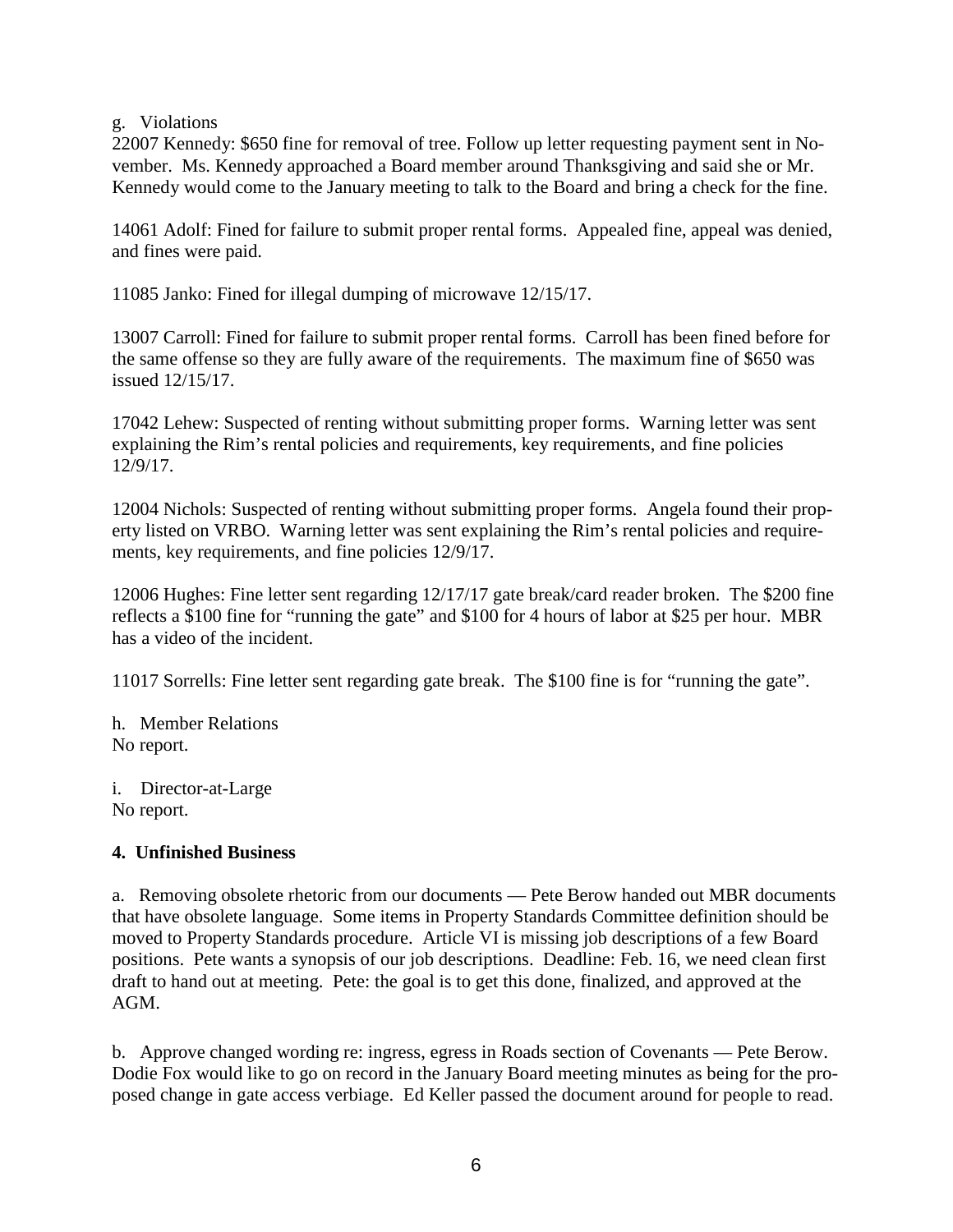ACTION: Ed Keller moved to approve the amendment to Roads and Real Property in Protective Restrictions (will require vote at AGM). Dawn Chaplin seconded. **Motion passed.**

# **5. New Business**

a. Draft revised 2018 budget — Ed Keller said the 2017 totals are in and we're getting an extra \$25 per month. We already ratified the 2018 budget. This will show \$11,000 coming in and the revised budget will be ratified at 2018 AGM. We don't need to approve this until February or March. This revised budget reflects new payroll numbers. Board members should email Ed with questions.

b. Proposal to transfer 2018 revenue into reserve funds — Ed Keller said Suzanne Savery (former Treasurer) used to wait until the end of the year to move funds. First Federal has offered us 1%, \$375 in additional income in 2018. We are putting \$42,000 in a money market account to gain a full year of interest. As of today, dues income is up to \$100,000. Interest income was \$3,256 in 2017. Ed wants to transfer \$42,000 from general funds to reserves. Ed also wants to continue to write a check to transfer money -- money can only be transferred with signatures. ACTION: Ed Keller moved to transfer \$42,000 of funds into a new money market account to take advantage of interest. Dawn Chaplin seconded. **Motion passed.**

c. Request for Board input on 5-year Capital Improvement Plan — Ed Keller met with Dennis Larson and Aaron, and looked at the 5-year plan. Now it's up to Dennis and Aaron for input about projects to complete in 2018. Deadline by the end of March: we need to know projects for the next 5 years. Dennis: I haven't had a chance to get together with Aaron. Ed said this needs immediate attention: bathroom, men's showers, but I'd like to know of more long-term projects so we can put money aside instead of assessing members. Dawn Chaplin said we should ask members at the AGM. Ed commented: we have things we have to do and things we can put off. Pete Berow would like to see a 5-year plan with different scenarios, 4-5 projects per year and let members decide. Dawn Chaplin: what is amount of a capital project? Ed over \$2,000 generally, whatever it takes to make improvements, while maintaining our assets. Ed has calculated where we should be with the amount of reserves available. Any input should go to Dennis Larson.

d. Barbecue after AGM? — Dawn Chaplin said we've historically had a barbecue to include family members. Pete Berow mentioned we've had problems getting a quorum when there's a barbecue. Ed Keller said at the last barbecue, Phil Hobman ended up with the burden of planning, grilling, and cleaning it up. Phil said people who came to the barbecue didn't attend the meeting and didn't help with cleanup. Phil is the one who suggested we need a food truck to entice members. Last year, the food truck meal was under \$10 per person. Ed said we don't want to go back to doing a barbecue unless we can keep it under \$800. Ed: Dawn should present a plan to feed 90 people for the February meeting.

e. Fine for gate damage by non-owner resident at 12006 Welcome Rd. (\$200?) — Ed Keller said the card reader needs to be replaced. The last time this happened, it was repaired poorly. Aaron handled this and thinks he can repair it on his own. If the equipment was damaged, the owner of 12006 will be charged.